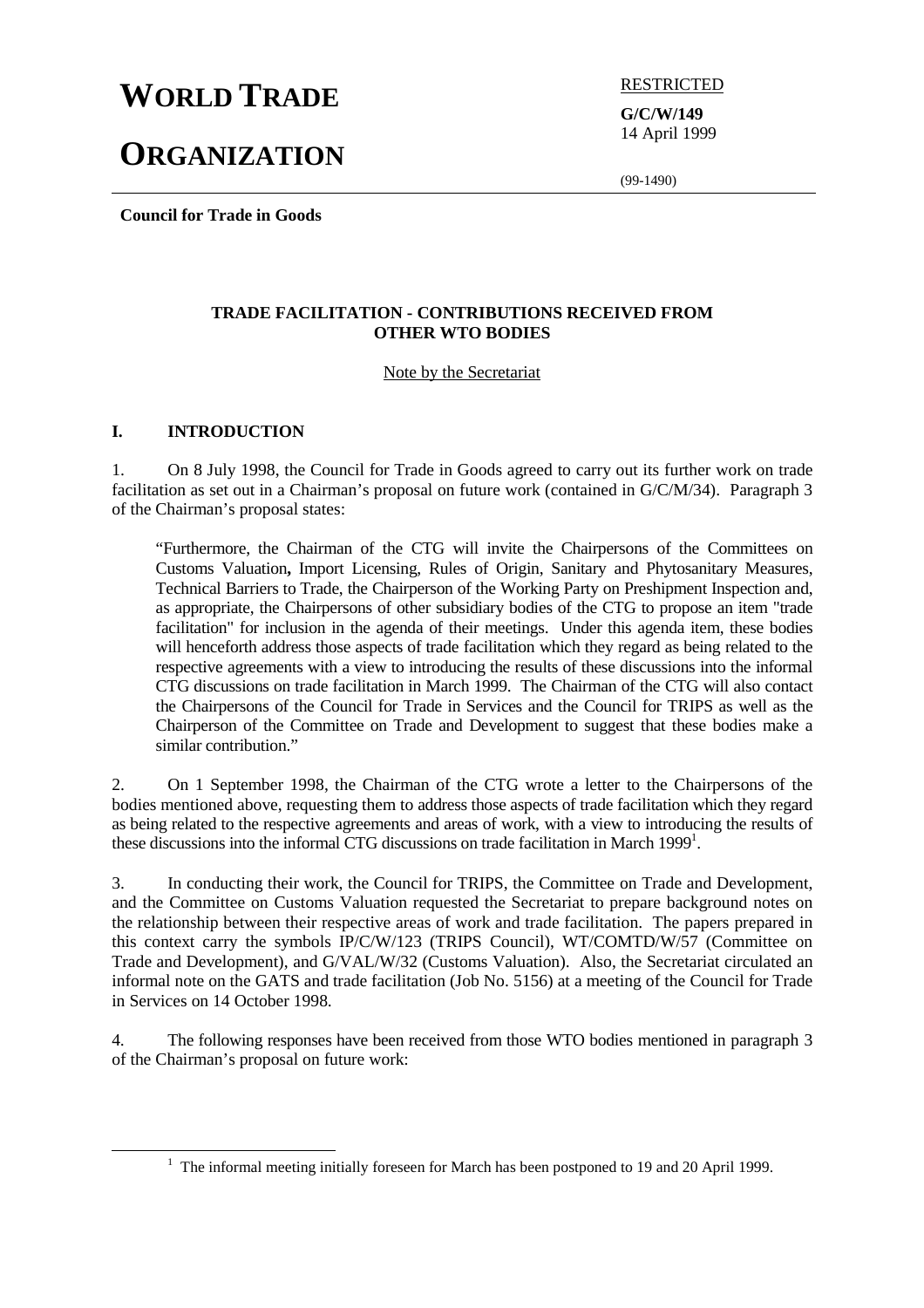#### **II. COMMITTEE ON TECHNICAL BARRIERS TO TRADE**

5. The Committee on Technical Barriers to Trade held discussions on trade facilitation at its meetings of 20 November 1998 and 31 March 1999, and will continue its discussions on this matter at its next meeting in June 1999. Records of the discussions of the November meeting are contained in document G/TBT/M/14. On behalf of the Committee, the Chairman submitted a note with the following content to the Chairman of the Council for Trade in Goods:

"The objective of the Agreement on Technical Barriers to Trade is to minimize technical barriers to trade. The text of the Agreement recognizes the importance of trade facilitation It is reflected, for example, in the provisions related to non-discrimination, the avoidance of unnecessary obstacles of trade, encouragement of harmonization, the concept of equivalence, mutual recognition and transparency. In particular, under the transparency provisions of the Agreement, industries and traders can obtain standard related information from national enquiry points, and opportunities are provided for Members to comment on other Members' draft technical regulations and conformity assessment procedures to avoid unnecessary trade obstacles.

In accordance with Article 13.1 of the Agreement, each Member has the opportunity of consulting in the Committee any matters relating to the operation of the Agreement to the furtherance of its objective. At each regular meeting, the Committee hears statements on the implementation and administration of the Agreement. Measures have been brought to the attention of the Committee by Members who raise concerns about the potential adverse trade effects or inconsistency with the Agreement of those measures. Under Article 15.2 of the Agreement, Members have informed the Committee of measures taken to ensure the implementation and administration of the Agreement.

Article 15.4 of the Agreement provides that the Committee review the operation and implementation of the Agreement every three years. The First Triennial Review was conducted at the end of 1997. The Committee reiterated the importance of the prevention and elimination of technical barriers to trade and the essential role of the Agreement furthering these objectives. The Committee noted, however, that certain difficulties or problems existed in a number of areas regarding the operation and implementation of the Agreement (G/TBT/5). The Committee started its programme of work arising from the First Triennial Review at the beginning of 1998. This is providing Members further opportunities to hold discussions on elements in relation to trade facilitation.

To conclude, the provisions of the TBT Agreement are by their very nature relevant to trade facilitation. Issues related to this matter have therefore been a regular feature of the work of the TBT Committee. They are being addressed regularly, in particular, under the agenda item 'Statements on Implementation and Administration of the Agreement'."

# **III. COMMITTEE ON SANITARY AND PHYTOSANITARY MEASURES**

6. The Chairman of the Committee on Sanitary and Phytosanitary Measures reported that the SPS Committee had met informally to discuss problems related to trade facilitation and the request of the Council for Trade in Goods on this matter. The Chairman had been asked by the Committee to submit the following response:

#### "Introduction

The text of the Agreement on the Application of Sanitary and Phytosanitary Measures (SPS Agreement) recognizes the importance of trade facilitation. The preamble to the SPS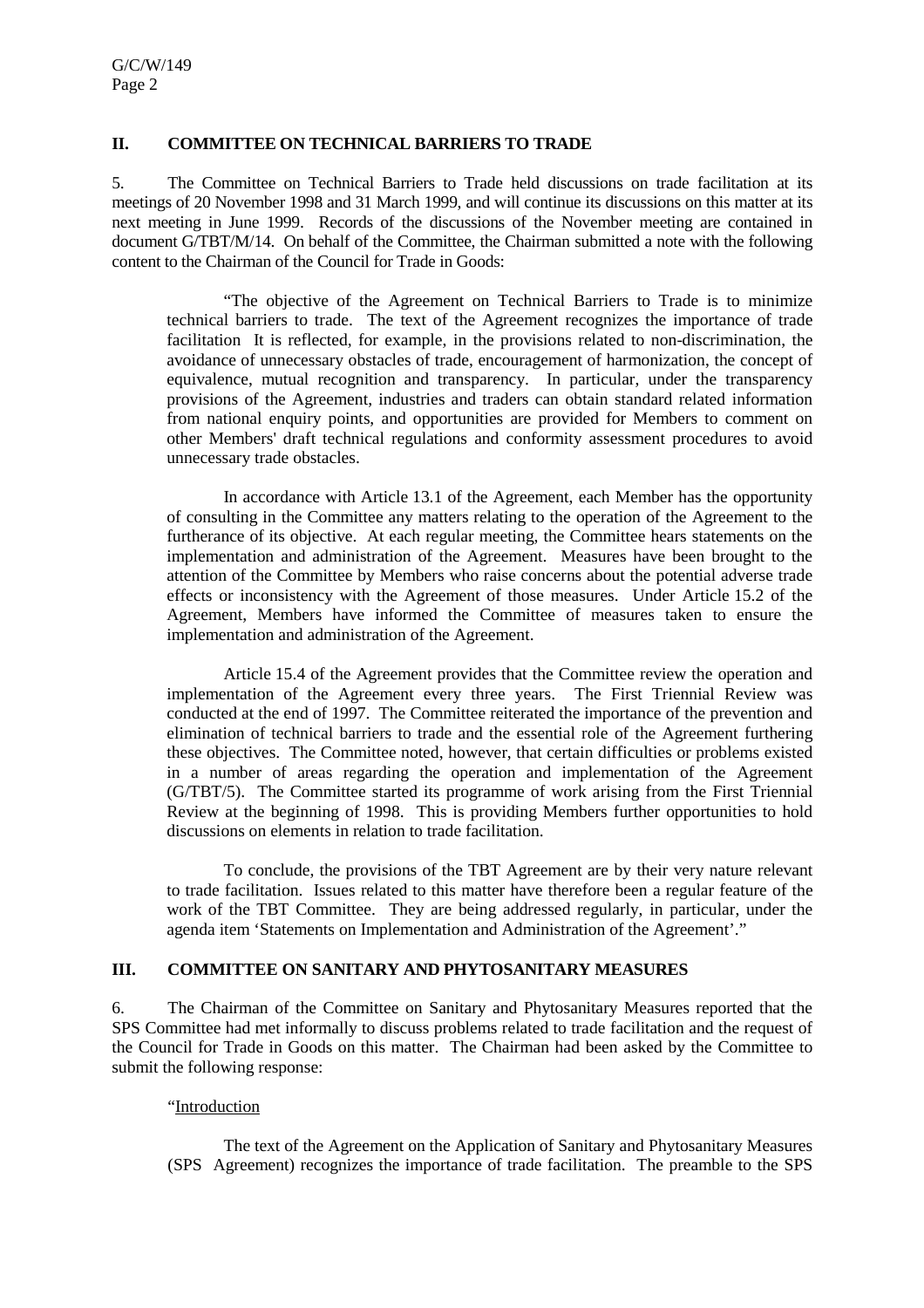Agreement emphasizes the desirability of harmonizing sanitary and phytosanitary measures between Members and notes the important contribution that international standards, guidelines and recommendations can make in this regard. Two aspects of the SPS Committee's work are particularly relevant to trade facilitation, notably (i) the regular provision of information from Members on the implementation of the SPS Agreement, and the (ii) SPS Committee's work related to the international standard-setting organizations.

#### Information from Members on the implementation of the SPS Agreement

At each regular SPS Committee meeting, Members are given the opportunity to provide any information with regard to the implementation of the SPS Agreement. Under this agenda item, which has been widely used, Members have raised issues regarding specific trade concerns, matters related to the operation of the transparency provisions of the Agreement and other relevant matters. Issues raised in 1998 include: bilateral agreements and consultations between Members; the recognition of the disease- or pest-free status of countries; and the use of international standards. In respect of concerns of a more specific nature, the Committee has examined, *inter alia*, measures related to BSE; measures related to maximum levels of aflatoxins in food; measures related to establishments operating in the animal feed sector; measures related to food and food ingredients treated with ionizing radiation; measures affecting apples, pears, quinces, ware potatoes, meat and livestock products, pork and pork products, poultry products, dairy products, milled rice, coconut palms and related products, and fish products. In most cases, the purpose of raising these issues in the context of the SPS Committee meetings has been to facilitate trade by way of identifying, clarifying and, where feasible, resolving specific matters. The Committee has also discussed developments in relation to the recognition of pest- or disease-free areas and the recognition of equivalence of SPS measures. The summary reports of each meeting record the issues considered and the work of the Committee in this regard (G/SPS/R/ series).

The transparency provisions of the Agreement also are of cardinal importance for facilitating trade. Members must give notice in advance of the implementation of new, or modification of existing, sanitary or phytosanitary measures, except in situations of emergency actions. This procedure affords Members the opportunity to comment on and seek changes in the proposed measures before their implementation. Since the entry into force of the SPS Agreement, over 1,000 notifications have been circulated. The obligation for Members to identify a national notification authority and to establish an enquiry point to respond to requests for information on SPS measures requires coordination among the various national agencies with responsibility for sanitary and phytosanitary measures. Such coordination, along with the information provided, is important for trade facilitation. As part of the review provided for in Article 12.7 of the SPS Agreement, a number of specific proposals have been made to improve the functioning of the transparency and notification procedures. The proposals are reflected in the draft report on the review exercise currently under consideration by the Committee (G/SPS/W/92). Although the operation of national enquiry points is generally satisfactory, coordination among domestic agencies could be improved. The notification of bilateral equivalency recognition agreements has also been suggested.

#### The SPS Committee's work related to the international standard-setting organizations

Under the SPS Agreement, Members are encouraged to play a full part in the work of the relevant international organizations and in their subsidiary bodies, in particular the FAO/WHO Codex Alimentarius Commission (Codex), the Office international des épizooties (OIE) and the FAO International Plant Protection Convention (IPPC). These organizations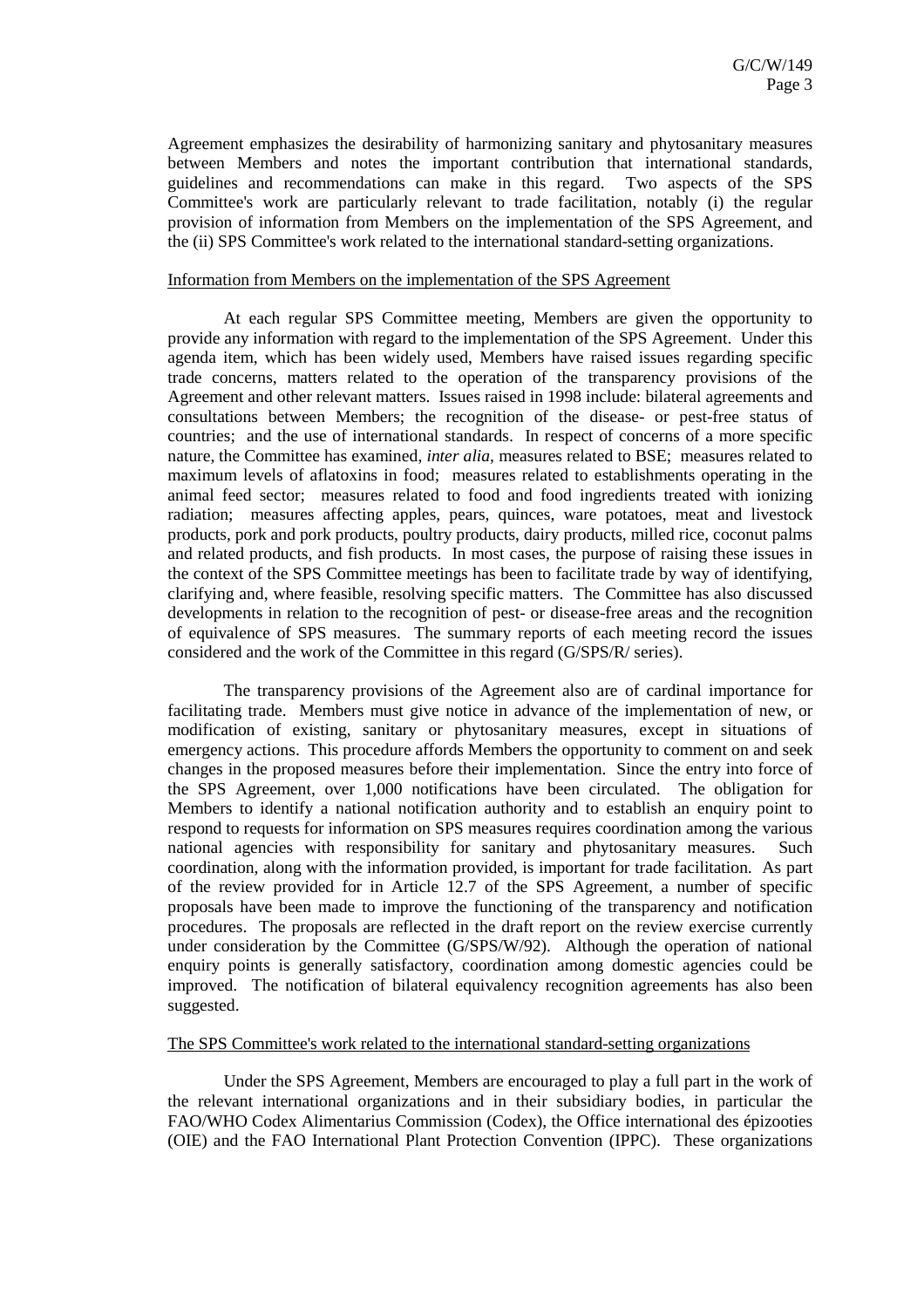are observers in the SPS Committee. They regularly report on any activities that are relevant to the work of the SPS Committee, such as the status of international standards.

One of the specific tasks of the SPS Committee, as set out in Articles 3.5 and 12.4 of the SPS Agreement, is to develop a procedure to monitor the process of international harmonization and coordinate efforts in this regard with the relevant international organizations. A provisional procedure to this effect was implemented on the basis of a decision by the Committee in October 1997 and is currently a regular agenda item in the work of the Committee (G/SPS/11, dated 22 October 1997, refers). The purpose of this procedure is to identify cases where non-use of international standards, guidelines or recommendations results in a major impact on trade and to determine the reasons for the non-use of the standards, guidelines or recommendation concerned. According to this procedure, Members are invited to submit, in advance of each regular meeting, examples of what they consider to be problems with significant trade impact which they believe are related to the use or non-use of a relevant international standard, guideline or recommendation. The submissions are compiled by the Secretariat. In accordance with this procedure, the Secretariat has drafted the first annual report on the standards identified and comments made on these, which is under consideration by the Committee (G/SPS/W/94). When agreed, this report will be transmitted to the international organizations responsible for developing the relevant sanitary and phytosanitary standard, guideline or recommendation. To date the Committee has discussed submissions of this nature from four Members (G/SPS/W/87, G/SPS/W/89, G/SPS/W/91 and G/SPS/W/96 refer).

As part of its review of the Agreement in terms of Article 12.7, the Committee is examining concerns with implementation of various provisions. Many of these have implications for trade facilitation. The issues and proposals considered will be reflected in the report on the review exercise.

#### Conclusion

The provisions of the SPS Agreement are by their very nature relevant to trade facilitation. Issues related to this matter have therefore been a regular feature of the work of the SPS Committee. They are being addressed particularly under three *regular* agenda items: (i) implementation of the Agreement (including specific trade concerns); (ii) matters of interest arising from the work of observer organizations; and (iii) monitoring the use of international standards. In light of this, the SPS Committee does not consider it necessary to add an additional agenda item entitled "Trade Facilitation" as part of its regular agenda."

### **IV. COMMITTEE ON IMPORT LICENSING**

7. The following information was received from the Chairperson of the Committee on Import Licensing:

"The Committee on Import Licensing, at its meeting on 20 October 1998 and at informal consultations held on 16 February and 8 March 1999, discussed those aspects of trade facilitation which it regarded as being related to the Agreement on Import Licensing Procedures.

Some delegations observed that the Agreement recognized the importance of trade facilitation and that it embodied concepts and principles which were important to facilitate trade. The Preamble of the Agreement recognized that "the flow of international trade could be impeded by the inappropriate use of import licensing procedures" and the desire of Members to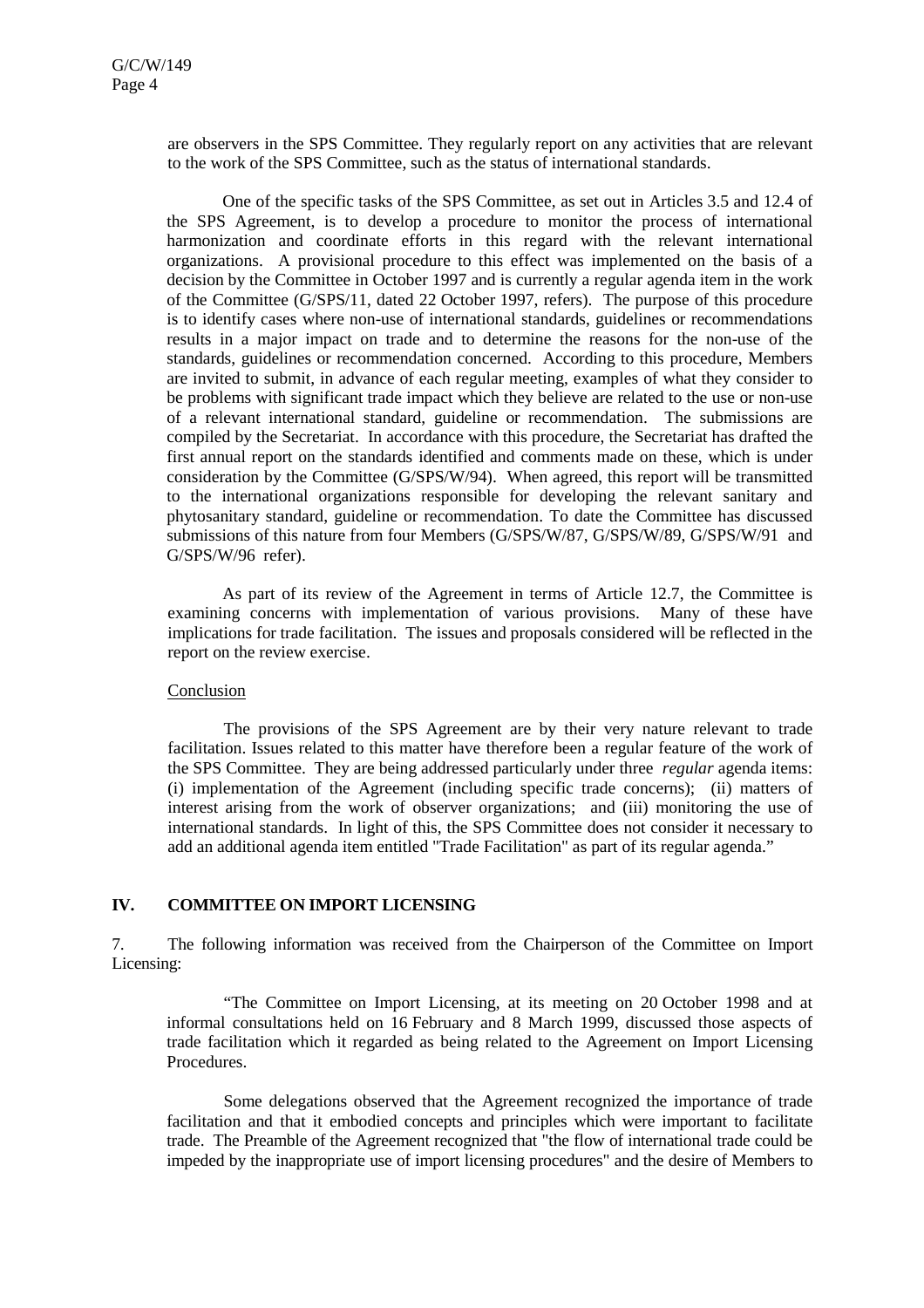"simplify, and bring transparency to, the administrative procedures and practices used in international trade, and to ensure the fair and equitable application and administration of such procedures and practices". Thus the Agreement aimed to ensure that the administrative procedures applied for granting import licences did not in themselves have restrictive or distortive effects on imports; were simple, transparent, predictable, impartially applied and administered; and were not more administratively burdensome than necessary.

Some delegations highlighted the important link between trade facilitation and the Agreement and considered that transparency and the rapid release of goods, which were the objectives of trade facilitation, could be better accomplished if Members were more diligent with respect to implementing the obligations of the Agreement. The obligation for timely notification played an important role in enhancing transparency of import licensing procedures. In this context, one delegation suggested that notifications be made more accessible to the private sector, and that the Secretariat play a role in ensuring greater distribution of information by creating a linkage between the WTO's Internet site and national sites containing information on import regulations. This delegation proposed that the aspects related to import licensing as mentioned in paragraph 12 of document G/C/W/114 be considered.

Some delegations also stated that while the disciplines of the Agreement were designed to ensure that no additional procedural obstacles were created in administering import licensing policies, its purpose was the avoidance of barriers rather than the facilitation of trade *per se*. One delegation, in its communication (G/C/W/136), noted that procedures for granting import licences could be improved by making them an integral part of simplified trade procedures. Its proposals included the reduction of data requirements to a minimum necessary for effective controls, harmonization of data and documentation requirements, the need to apply to a single agency for the issuing of an import licence ("single-window" principle), and automation and modernization of import licensing management and verification operations. This delegation was of the view that the adoption of these innovations, as a component of WTO rules to simplify trade procedures, would bring identifiable benefits for traders through reduced costs and delays, and would improve control capabilities of governments using import licensing, at a lower cost. Some delegations also highlighted the linkage between trade facilitation and development including with respect to matters relating to technical cooperation and assistance to developing countries in the area of import licensing procedures.

Some delegations were of the view that appeal and review procedures as well as prior notification of changes to import licensing procedures were areas where rules of the Agreement might be improved to further reduce the unintended disruptions to trade that may be caused by the issuance of import licences.

Some delegations were of the view that the WTO's work on trade facilitation should not duplicate that of other organizations and fora such as the WCO and APEC."

#### **V. COMMITTEE ON RULES OF ORIGIN**

8. The following reply was received from the Chairperson of the Committee on Rules of Origin:

"The Committee on Rules of Origin (CRO), at its meetings on 15 October 1998 and 22 February 1999, discussed those aspects of trade facilitation which it regarded as being related to the Agreement on Rules of Origin (the Agreement).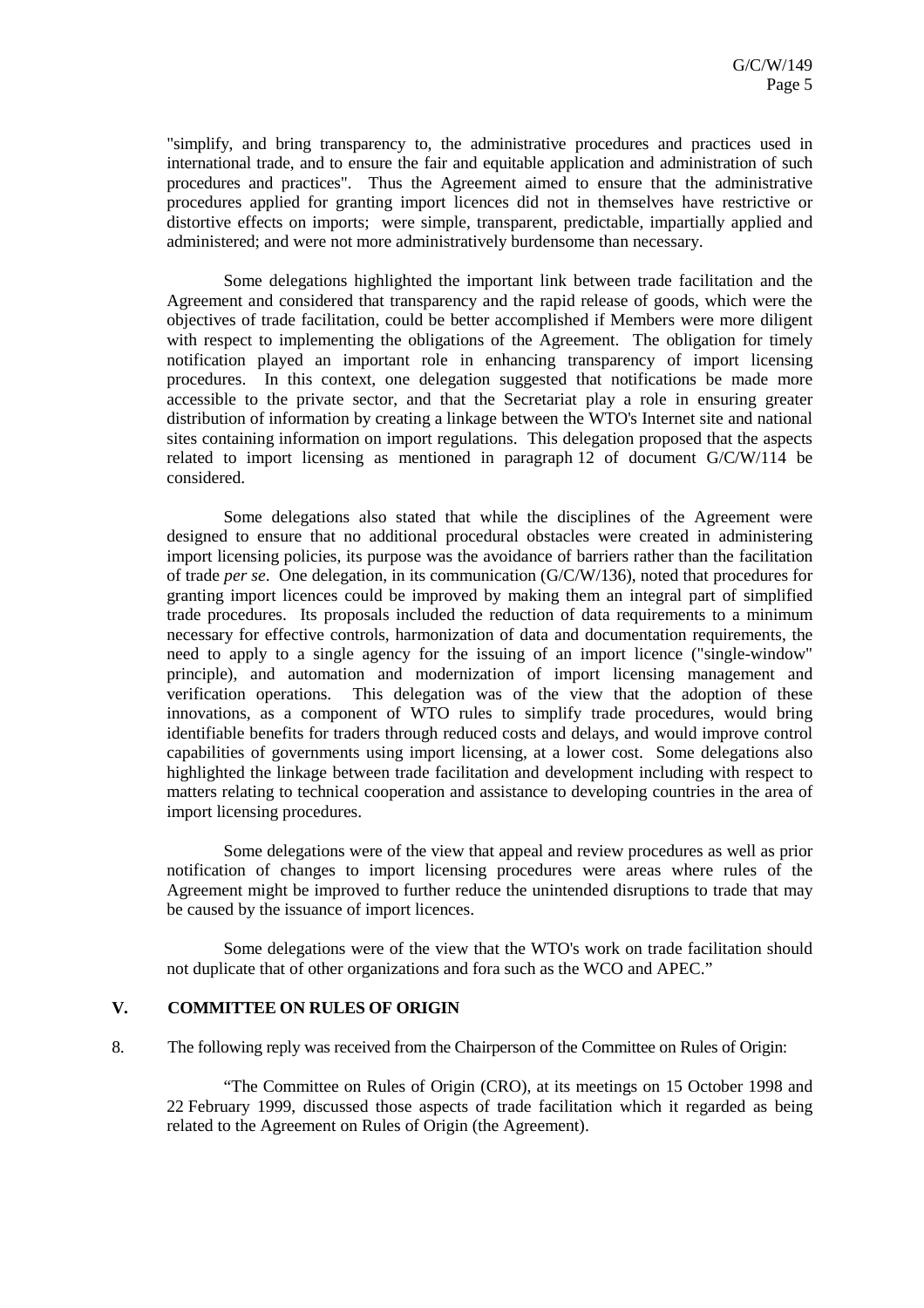It should be noted that the Preamble of the Agreement recognizes that "clear and predictable rules of origin and their application facilitate the flow of international trade", and that the clarity and predictability of rules of origin, in turn, is to be ensured when the Agreement itself is fully implemented by all Members. The following aspects of the Agreement are particularly relevant for trade facilitation: (i) implementation of Article 2 and paragraph 3 of Annex II of the Agreement; and (ii) harmonization of non-preferential rules of origin**.** Some delegations observed that the concept of trade facilitation may extend beyond the present provisions of the Agreement, for example, to administrative aspects of the application of the harmonized rules of origin**.**

#### Implementation of Article 2 and paragraph 3 of Annex II of the Agreement

Article 2 of the Agreement establishes disciplines which Members should fulfil during the transition period. Similar disciplines are also provided for in paragraph 3 of Annex II of the Agreement. These disciplines include several procedural provisions which lead to simplification of trade procedures if they are fully implemented: (i) prompt publication of rules (Article  $2(g)$  and paragraph  $3(c)$  of Annex II); (ii) advance binding assessment of origin (Article 2(h) and paragraph 3(d) of Annex II); (iii) non-retroactivity of the rule application (Article 2(i) and paragraph 3(e) of Annex II); (iv) availability of judicial review of administrative action (Article 2(j) and paragraph  $3(f)$  of Annex II); and (v) confidentiality of information (Article 2(k) and paragraph  $3(g)$  of Annex II).

In this context, attention is drawn in particular to the advance binding assessment of origin. The CRO, at its meeting on 3 October 1997, mandated the Secretariat to conduct a survey of Members' practices with reference to Article  $2(h)$  as well as paragraph  $3(d)$  of Annex II of the Agreement. The Secretariat has circulated information provided by 33 Members in documents G/RO/W/26 and G/RO/W/26/Add.1. On the basis of these submissions, it appears that 13 of these 33 Members implement Article 2(h) and paragraph 3(d) of Annex II of the Agreement. It should also be noted that 37 Members have notified the Secretariat that they do not have non-preferential rules of origin (see documents G/RO/N/1-24).

It should further be noted that some Members have stated that, although they have not established an explicit procedure, they, by way of administrative means, are fulfilling the obligations as provided for under Article 2(h) of the Agreement.

Finally, as concerns the implementation of paragraph 3(d) of Annex II of the Agreement, some Members, in their responses to the Secretariat's enquiry, pointed out that preferential trade regimes are managed by specific certificate-of-origin schemes applicable to those preferential transactions.

### Harmonization of non-preferential rules of origin

One of the objectives of the Agreement is to harmonize and clarify non-preferential rules of origin; i.e. to establish an international common system of non-preferential rules of origin which will provide more certainty in the conduct of world trade. Pursuant to Article 3(a) of the Agreement, upon completion of the HWP, Members should apply the harmonized rules of origin as defined in Article 1.1 equally for all purposes as set out in Article 1.2 of the Agreement.The harmonized rules of origin should also be "objective, understandable and predictable", and "should be administrable in a consistent, uniform, impartial and reasonable manner" (see Article 9.1(c) and (e) of the Agreement).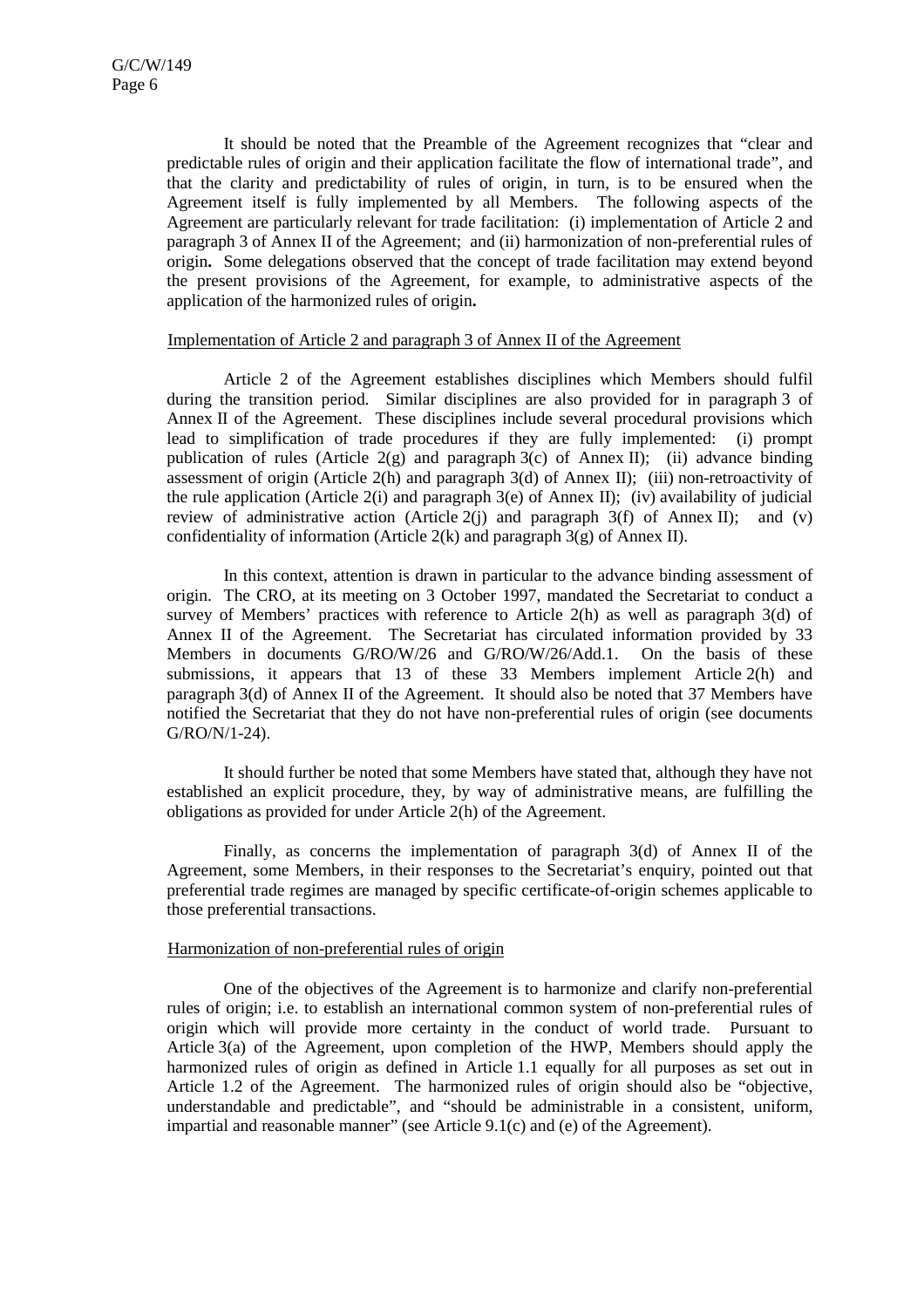Due to the complexity of these issues, the HWP, which was launched in July 1995, was not completed within three years of its initiation as foreseen in the Agreement. In July 1998, Members agreed to extend the deadline, and to commit themselves to make their best endeavours to complete the HWP by November 1999 (see G/RO/25)."

#### **VI. COMMITTEE ON CUSTOMS VALUATION**

9. The following letter was received from the Chairman of the Committee on Customs Valuation:

"The Committee [on Customs Valuation] started discussions on the relationship between trade facilitation and the Customs Valuation Agreement at its meeting of 13 November 1998 where a preliminary exchange of views was held. To assist the Committee's discussions, the Secretariat prepared a paper, contained in G/VAL/W/32, on the linkages between trade facilitation and the Agreement on Customs Valuation.

The discussion of trade facilitation and customs matters covers an extremely wide breadth of economic activity. The Report by the Secretariat of the WTO Trade Facilitation Symposium (G/C/W/115) held 9-10 March 1998, highlights many of the areas and issues that arise from this relationship through the presentations that were made by the participants of their experiences. While many of these presentations cover customs procedures, the WTO Agreement on Customs Valuation deals exclusively with valuation of imports for customs purposes. It was observed that the procedures used by customs administrations and their organization and administration are strongly linked to the effective implementation of the Agreement, and its contribution towards facilitating trade. However, the mandate of the Agreement limits the Committee's role in customs matters to those relating to valuation. In this context, it has been observed in the communication from the European Communities (G/C/W/136) that introduction of some trade facilitation rules would improve the capacity of WTO Members to apply the Agreement properly. This communication stated, for example, that pre-arrival processing of electronically transferred data from traders to customs administrations reduces error levels, speeds up processing of declarations, and frees customs resources to apply correctly the provisions of the Agreement. This could be a major benefit for those WTO Members who are now preparing to apply the Agreement in full for the first time. Further, modern customs techniques of risk assessment, auditing and rapid release facilities for authorised traders similarly enables customs to concentrate expertise and resources on targeting higher risk consignments and thus reduce fraud carried out be undervaluation or misclassification of goods.

At its meeting of 13 November 1998, the Committee on Customs Valuation took up the item trade facilitation in a preliminary exchange of views. The report of this meeting is contained in document G/VAL/M/9. Some delegations highlighted the important link between trade facilitation and the Agreement on Customs Valuation. In fact, some considered that valuation of imported goods and the effective implementation of the Agreement were one of the most important contributions to the trade transaction process and therefore to the facilitation of trade. Some delegations noted several reasons for the importance of this link. First, full implementation of the Agreement would assist in greater uniformity and certainty of implementation of tariff commitments when valuation was conducted according to the multilaterally agreed rules in the Agreement. Second, the Agreement was about improved operation of instruments and improved operation and organization of valuation issues.

It was also mentioned that some specific aspects of the Agreement related to trade facilitation and were commonly considered to be "best customs practices". This included, for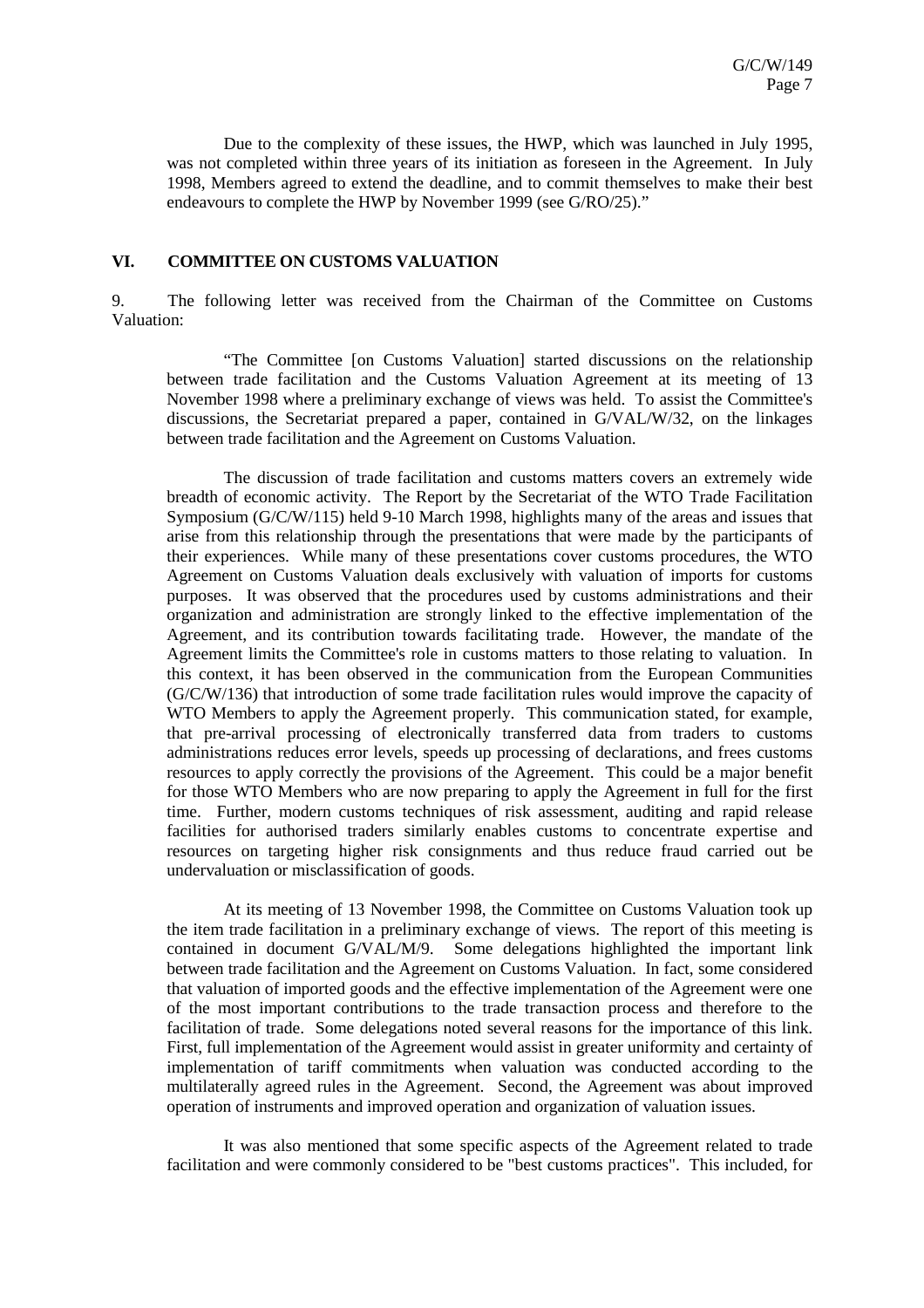example, the provisions in Article 11 stipulating that the legislation of each Member shall provide for the right to appeal any determination of customs value by the importer or any other person liable for the payment to an authority within customs and ultimately to a judicial body; in Article 12 requiring the publication of all laws, regulations, judicial decisions and administrative rulings of general application giving effect to the Agreement, in accordance with Article X of GATT 1994; and in Article 13 which requires that Member's legislation make provision for the right of importers to withdraw imported goods, pending any final determination of customs value, with provision of a sufficient guarantee in the form of a surety, a deposit or some other appropriate instrument. It was mentioned that the release of goods prior to clearance had been an internationally recognized "best customs practice". One proposal, supported by some delegations, was that part of the further work on trade facilitation could examine the implementation of these three provisions.

Several delegations highlighted the need to be mindful, in any discussion of trade facilitation, of the differences in economic and commercial developments as well as the use of information technology. In this regard, they noted the great need for technical assistance to increase capacity in terms of both infrastructure and human resource development. It was also noted that the Agreement on Customs Valuation provides several special and differential treatment provisions for developing countries in Article 20 and Annex III of the Agreement. In particular, attention should be drawn to Article 20.1 of the Agreement which foresees the possibility for a developing country Member to delay implementing the Agreement for a period not exceeding five years. This period of time is to be used by the Member to make the transition to the Customs Valuation Agreement. In addition, Article 20.3 provides that "developed country Members furnish, on mutually agreed terms, technical assistance to developing country Members that so request. On this basis, developed country Members shall draw up programmes of technical assistance which may include, *inter alia,* training of personnel, assistance in preparing implementation measures, access to sources of information regarding customs valuation methodology, and advice on the application of the provisions of the Agreement". Some fifty-three developing country Members have invoked the delay period which will expire within the following one to two years. For this reason, the Committee agreed to engage more actively in the area of technical assistance.

It was agreed that technical assistance should be tailored to the specific needs of the Member concerned. Identification of those needs was assisted by a questionnaire, the responses to which have assisted in the establishment by the Secretariat of a Programme of Technical Assistance, which has already benefitted fourteen Members. In addition, some developed country Members informed the Committee of the technical assistance activities they had conducted or were conducting. Some delegations pointed out the benefit of developing a framework for trade facilitation that would ensure coherent cooperation between relevant international organizations in the field of technical assistance and capacity building. The Committee also agreed that the responses to the questionnaire (G/VAL/W/24/Rev.1) should be forwarded by a senior WTO official to other international organizations in order to draw their attention to the needs identified in developing country Members with respect to this Agreement and its implementation.Such a letter, it was felt, would serve to better coordinate the efforts of all the organizations and to avoid duplication in any of the technical assistance provided."

#### **VII. WORKING PARTY ON PRESHIPMENT INSPECTION**

10. Considerations on the relationship between the Agreement on Preshipment Inspection and trade facilitation are contained in paragraph 20 the Working Party's final report (G/L/300). The paragraph reads as follows: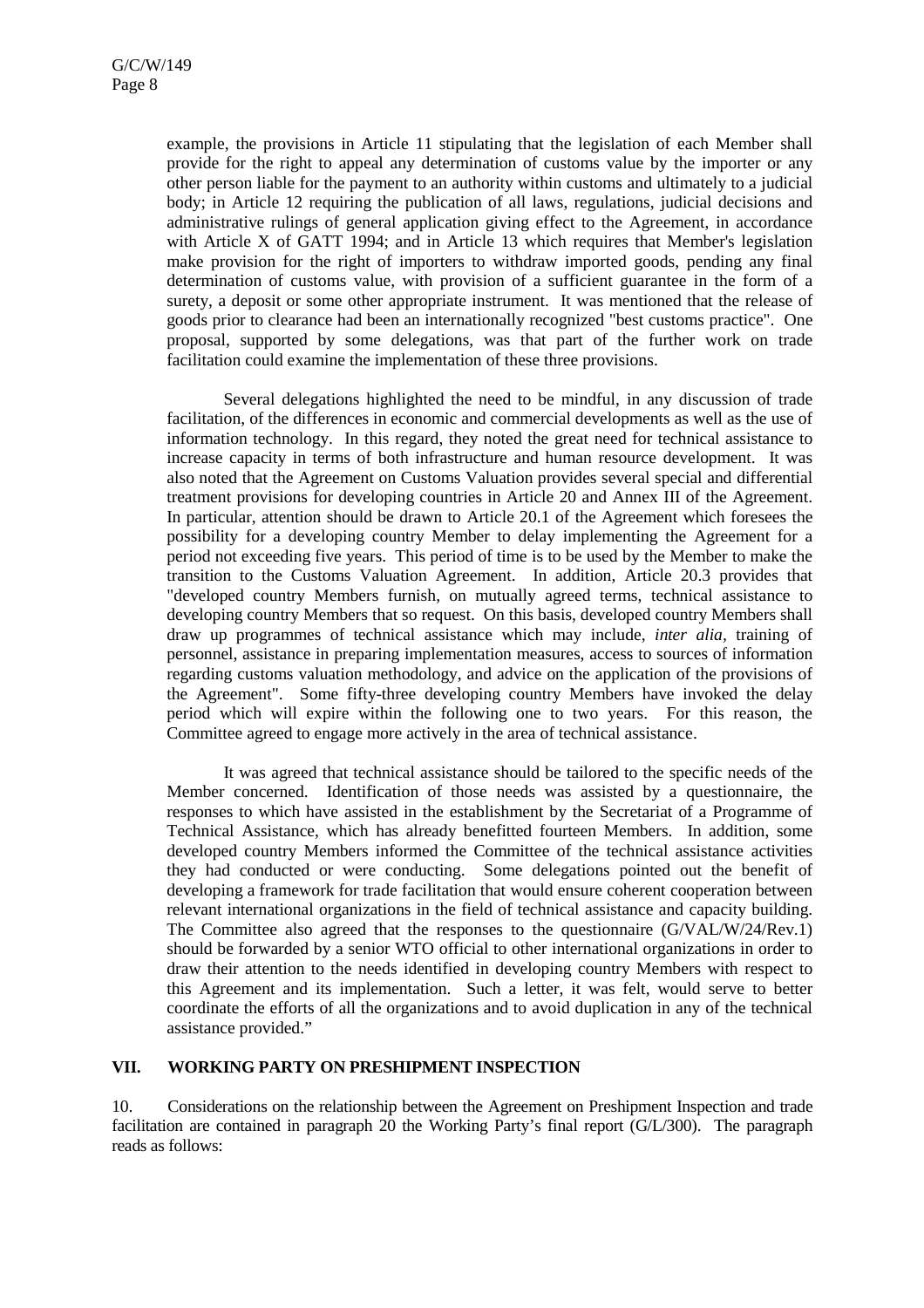"The Working Party discussed this issue in response to a request from the Council for Trade in Goods, at its meeting of 5 June and 8 July, that its sub-committees and working parties add this item on to their formal agenda. From these discussions in the informal group, two themes emerged. The first is that any improvement to the efficient functioning of the Agreement, as identified above, will in itself help to facilitate trade. The second is that facilitation measures, notably the modernisation and reform of customs procedure, through the adoption of international standards and practises for documentation and data, coupled with introduction of modern customs techniques by national customs authorities, will make it easier for countries to move away from PSI systems, leading ultimately to better use of resources, improved revenue collection and control, and greater facilitation of trade."

#### **VIII. COUNCIL FOR TRADE IN SERVICES**

11. The following reply was received from the Chairman of the Council for Trade in Services:

"Informal consultations [of the Council for Trade in Services] were held on 6 October 1998, to provide for an initial exchange of views on the subject of trade facilitation as it relates to the GATS. On this occasion, several delegations expressed the view that trade facilitation in services should not be discussed in the CTS as a separate item, but should rather be taken up as it relates to individual services sectors in the context of the exchange of information exercise. One delegation also suggested that issues relating to Electronic Data Interchange (EDI) be taken up in the context of the Work Programme on Electronic Commerce.

At the Services Council meeting of 14 October 1998 the Secretariat circulated an Informal Note dated 24 September 1998 (Job No. 5156) containing a short paper on the GATS and Trade Facilitation, which had been originally prepared as an input to the WTO Symposium on Trade Facilitation held in March 1998. The Note focused on the role of services liberalisation under the GATS in facilitating trade in goods, while it did not take up the issue of whether the concept of trade facilitation as originally raised in relation to trade in goods was applicable to trade in services under the GATS.

The sense of discussions held in the CTS was that the concept of trade facilitation as originally raised in the context of trade in goods, i.e. mainly concerned with simplifying, streamlining and modernising customs formalities and administrative procedures, was not as such applicable to trade in services. However, in a broader sense, it was felt that liberalisation of trade in services could play an important role in facilitating trade in goods. For example, as internationally traded goods are physically transported across national borders, transport services provide the essential infrastructure for cross-border trade. In the sectoral discussion on maritime transport services, which took place at the Services Council meeting of 9 December 1998, delegations underlined the importance of coordinating work in this sector with the work on trade facilitation taking place in the Council for Trade in Goods. Competition in transport services is likely to bring down costs and improve the quality and choice of transport services available to importers of goods. Another service sector of even more direct relevance to trade facilitation in goods is Electronic Data Interchange (EDI). Also, telecommunication technology can facilitate trade, by allowing for faster and more efficient communication between traders, businesses and government agencies, thus reducing delays at borders and complicated and unnecessary documentation. EDI significantly reduces waiting times for traders as it allows them to provide different government agencies with all the necessary documentation for clearance at the borders and to obtain the necessary approvals through the network."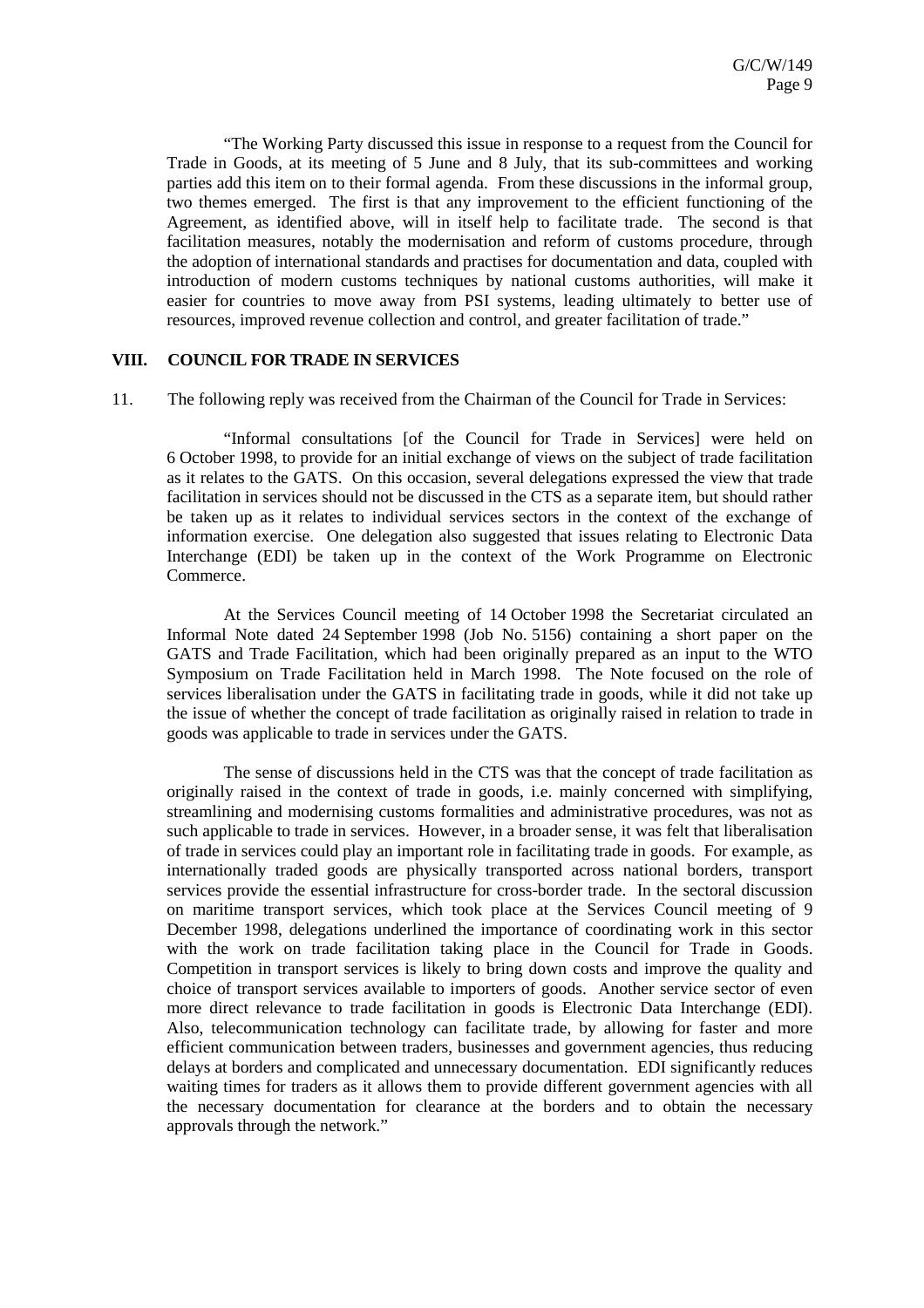### **IX. COUNCIL FOR TRADE-RELATED ASPECTS OF INTELLECTUAL PROPERTY RIGHTS**

12. The following letter was received from the Chairman of the TRIPS Council:

"The Council for TRIPS took up the issue of trade facilitation in response to this request at its meeting of 1-2 December 1998 and 17 February 1999. At its meeting in February 1999, the Council had before it a non-paper submitted by the European Communities and their member States, Job No. 7109, as well as a Secretariat background note on the relationship between the TRIPS Agreement and trade facilitation, document IP/C/W/123. The Council agreed that its Chair should convey to the Council for Trade in Goods the record of the discussions that it had held on this agenda item, as reflected in the minutes of the Council, together with copies of the papers that had been presented to the Council on this matter."

The discussions of the Council are reflected in the minutes with the following symbols: IP/C/M/20, IP/C/M/21, IP/C/M/22. The non-paper submitted by the European Communities is attached in an Annex to this document.

#### **X. COMMITTEE ON TRADE AND DEVELOPMENT**

13. The following letter was received from the Chairman of the Committee on Trade and Development:

"First, CTD Members began with an extensive informal and valuable extensive exchange of views on the subject. Second, following this exchange, the Secretariat was formally requested by CTD Members to produce a paper entitled: **"Development Aspects of Trade Facilitation"**. This paper, contained in document WT/COMTD/W/57, was requested by Members, to assist in framing their further exchange of views and discussions on the subject. Third, these further exchange of views took place amongst Members formally and informally. The notes of the formal meetings of the CTD underscore the richness of the debate on the subject. These are contained in documents WT/COMTD/M/22, WT/COMTD/M/23/, and, WT/COMTD/M/24 – yet to be issued.

Fourth, I would like to draw your attention to the presentation by UNCTAD, represented by Mr. Maxence Orthlieb, on the subject, following a request by Members. The presentation by UNCTAD was made on 2 November 1998.

Finally, following the understanding that emerged in Informal Consultations in the CTD, most recently on 1 April 1999, I am pleased to attach herewith, a list of issues, contained in an Issues Paper, prepared by the Secretariat on its own responsibility<sup>2</sup>. This Issues Paper reflects the main points that were evident in the course of statements made at the CTD while considering this important subject. In conveying this paper, it is necessary to emphasise that the attached list of issues was neither negotiated nor do they necessarily reflect common or agreed positions of Members of the CTD."

 $\overline{\phantom{a}}$ <sup>2</sup> contained in Annex II.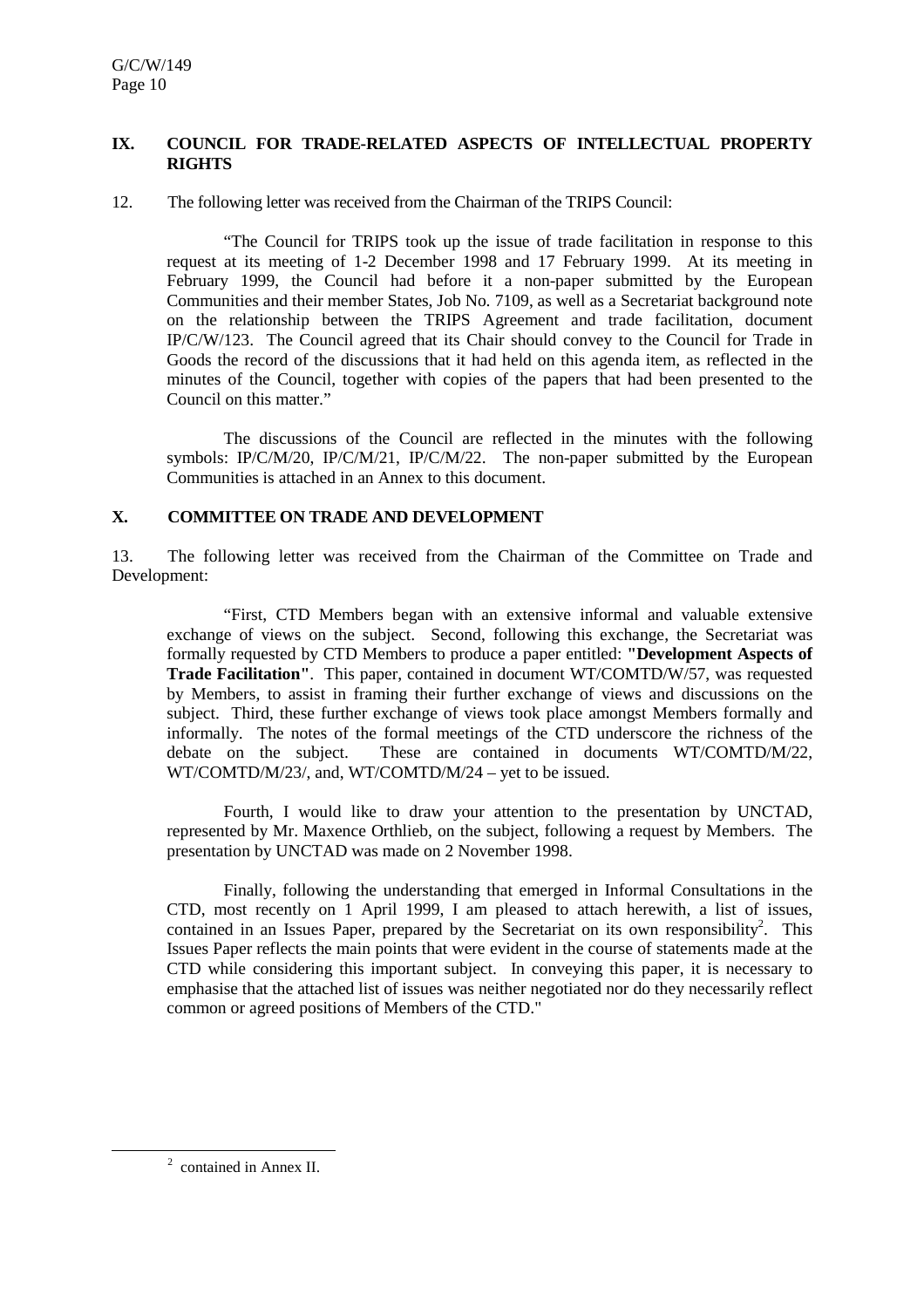# **ANNEX I**

Job. 7109 **Council for Trade-Related Aspects of Intellectual Property Rights**

23 December 1998

# **TRADE FACILITATION**

#### Discussion Paper from the European Communities and their member States

The present document reproduces the text of an informal discussion paper on trade facilitation and border infringement of intellectual property rights made available by the European Communities and their member States at the informal meeting of the TRIPS Council on 1 December 1998.

**\_\_\_\_\_\_\_\_\_\_\_\_\_\_\_**

#### **TRADE FACILITATION AND BORDER ENFORCEMENT OF INTELLECTUAL PROPERTY RIGHTS**

#### **I. INTRODUCTION**

The Singapore Ministerial Meeting mandated the WTO Council on Trade in Goods (CTG) to carry out "analytical work on the simplification of trade procedures . . . in order to assess the scope for WTO rules in this area". That work is now underway in the CTG. As part of its mandate the CTG has also invited other WTO bodies to consider the relevance of trade facilitation to their work. Hence the invitation to the TRIPS Council, which has placed trade facilitation on its agenda.

#### **II. SIMPLIFICATION AND MODERNIZATION OF CUSTOMS PROCEDURES**

Much of the discussions in the CTG have been on customs related issues, notably on the scope for WTO rules to modernize and improve customs rules and procedures in order to facilitate legitimate border-crossing trade. The Community, among others, has made a comprehensive submission on this subject arguing the case for WTO rules on customs and other issues (G/C/W/122 of 22 September 1998). Among other things, we have proposed that any future WTO rule-making in this area should include commitments to introduce modern customs procedures and techniques, such as pre-arrival processing of data and documentation; risk assessment techniques as opposed to inspection of individual consignments, rapid, "green channel" release of goods of authorized traders with a known compliance record; automated transfer of data from importers to customs administrations and so on. Several of these modern customs techniques are being promoted by the World Customs Organisation as part of the revision of the Kyoto Convention.

#### **III. THE TRIPS DIMENSION**

In the TRIPS field customs reform is obviously relevant. Modern and simplified procedures based on risk assessment and profiling not only facilitate legitimate trade but also permit improvements in control and compliance levels, and overall efficiency of customs. A recent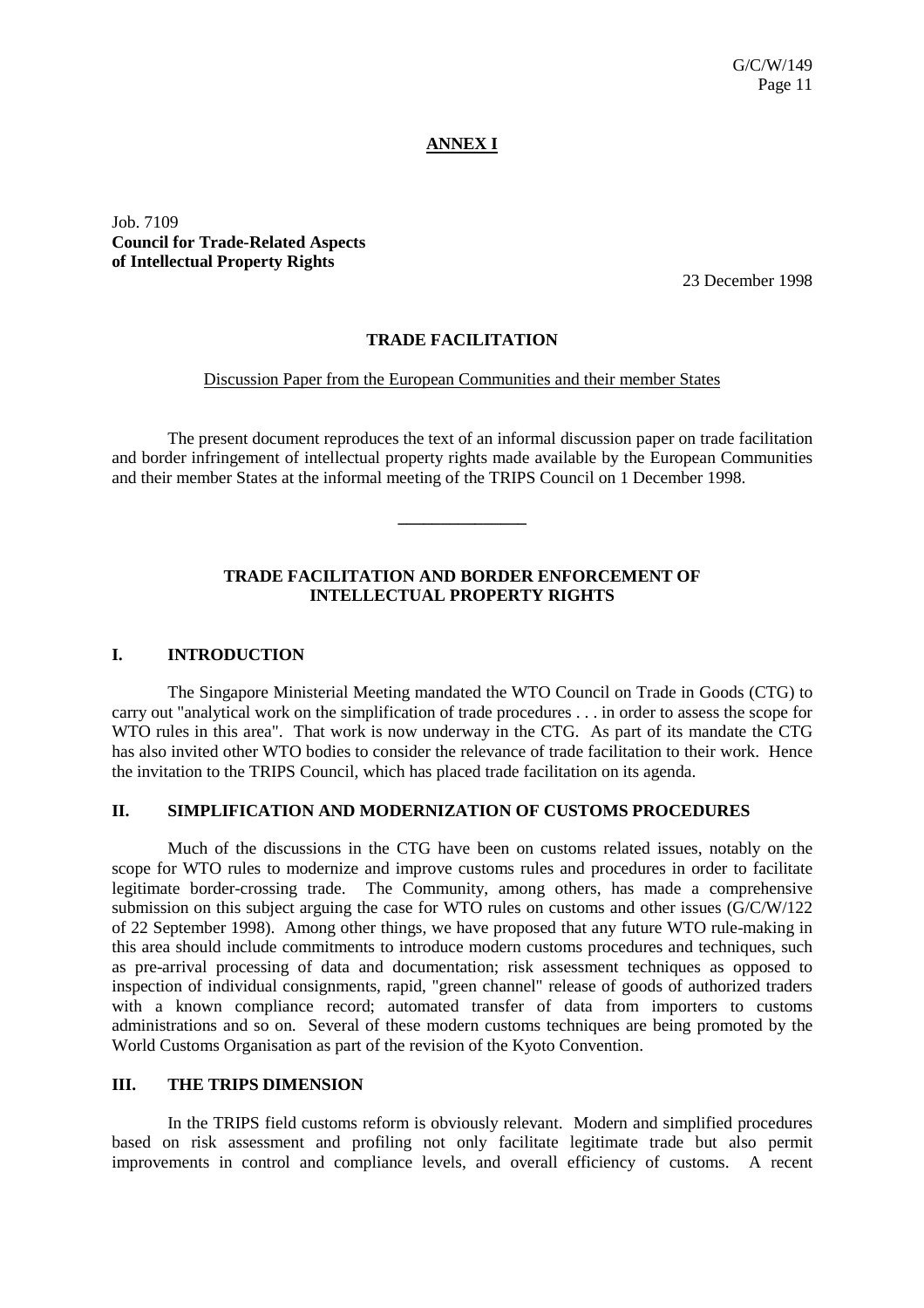Symposium on Trade Facilitation held in the WTO in March heard several interesting examples from both developed and developing countries of how simplifying and modernizing customs procedures had not only benefited bona fide traders but also improved border control and enforcement, and enabled customs administrations to reduce incidences of underdeclaration, leading to higher revenue intakes.

The World Customs Organisation, in its own programme for Customs Reform and Modernization (CRM), recognizes the positive relationship between trade facilitation, trader compliance and improved customs controls, including controls on restricted goods. We recall that a recurrent concern of some WTO Members has been over how to ensure compliance with the border enforcement provisions of the TRIPS Agreement against a background of static or dwindling resources. Introduction of modern, trade facilitating customs techniques – such as those introduced by several Latin American countries recently (and which were presented at the WTO March Symposium), or those set out in the WCO's CRM Programme – enable customs to focus resources on increasing detection levels of prohibited or restricted goods (e.g. IPR-infringing goods), ensure better compliance with regulations and hence fewer offences, and improve the cost-efficiency of customs administrations. As we saw from examples given in the WTO Symposium, any additional resources needed for training and reorganisation of customs can be recouped quite rapidly through higher rates of revenue/duty collection, and gains in efficiency.

# **IV. CONCLUSION**

The Community therefore considers that successful implementation of the border enforcement provisions and Article 69 ("International Cooperation") of the TRIPS Agreement can only be enhanced through measures to simplify and modernize customs procedures and to activate international cooperation within an overall framework of trade facilitation. This strengthens in our view the already good case for developing, within the WTO, appropriate trade facilitation rules which would create momentum for customs modernization and reform.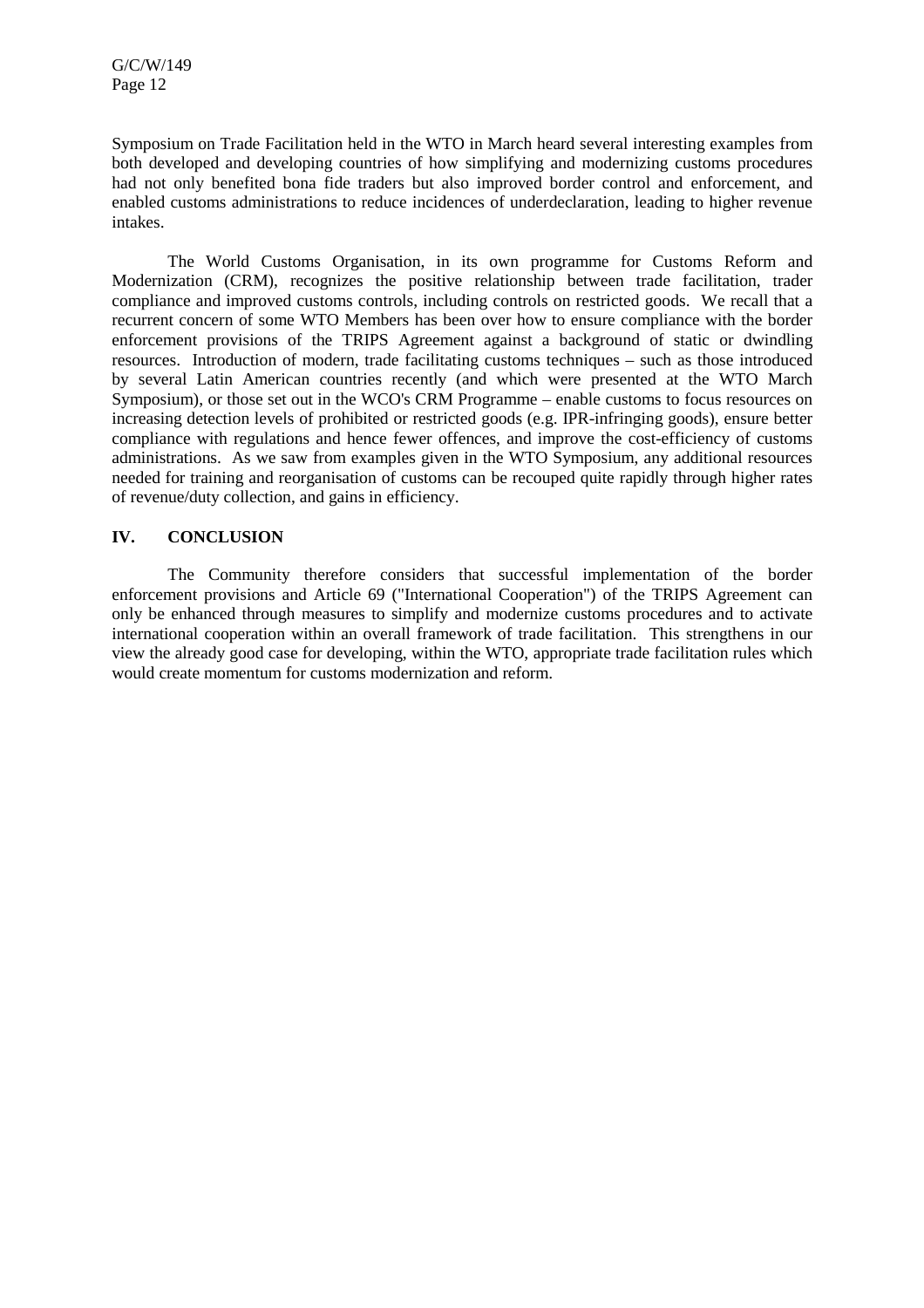# **ANNEX II**

### **Issues Paper - Trade Facilitation and Development**

# **Points raised in the context of the CTD**

#### Trade Facilitation and Development

The issues listed in subsequent paragraphs have been compiled by the Secretariat from statements made by Members in the course of informal consultations as well as formal meetings in the Committee on Trade and Development (CTD) on the item entitled, **"Trade Facilitation: Contributions By the CTD to the Work Programme of the Council for Trade in Goods (CTG)".** These issues which were evident in the discussions were, however, neither negotiated nor do they necessarily reflect common or agreed positions of Members of the CTD. They are as hereunder:

1. Vigorous and continuing promotion of trade facilitation, in all its aspects, is an indispensable element for any development policy. The establishment of more rational trade procedures will lead to the reduction of excessive costs, rational allocation of resources and encouragement of trade and investment. Although it was evident that all participants would gain from facilitation of trade and there were overall positive benefits, nonetheless, there could be short-term costs.

- 2. Issues identified as central to trade facilitation in development include:
- simplification and greater transparency in official documentation, through simplification of documentary requirements, simplification and/or harmonization of packaging, labelling, standards and health/sanitary requirements, and transparency of information;
- increased transparency and predictability of legislation and regulations, through publication, appropriate and stable application of such laws and rules and the minimization of administrative discretion; harmonization of tariff structures;
- streamlining of official controls and procedures, including Customs and international payments procedures, by such means as pre-arrival Customs processing, "green-channel" processing, self-assessment of trusted traders, advance duty settlement procedures, and payment guarantees. To this end, rapid release of goods was important for development and encouraged investment;
- facilitation of trade procedures through increased use of information technology;
- harmonization and simplification of regulations relating to the transport and transit of goods, including development and acceptance of appropriate international rules; and
- simplification, acceleration, harmonization, greater security in and lower-cost structures of payments procedures; strengthening of export credit facilities and mechanisms.

3. The Columbus Declaration (made at the United Nations International Symposium on Trade Efficiency (UNISTE) in Columbus, Ohio, in 1994) identifies several areas in which measures could be taken to improve trade in many developing countries. These areas are: customs; transport; banking and insurance; business information for trade; business practices; and telecommunications.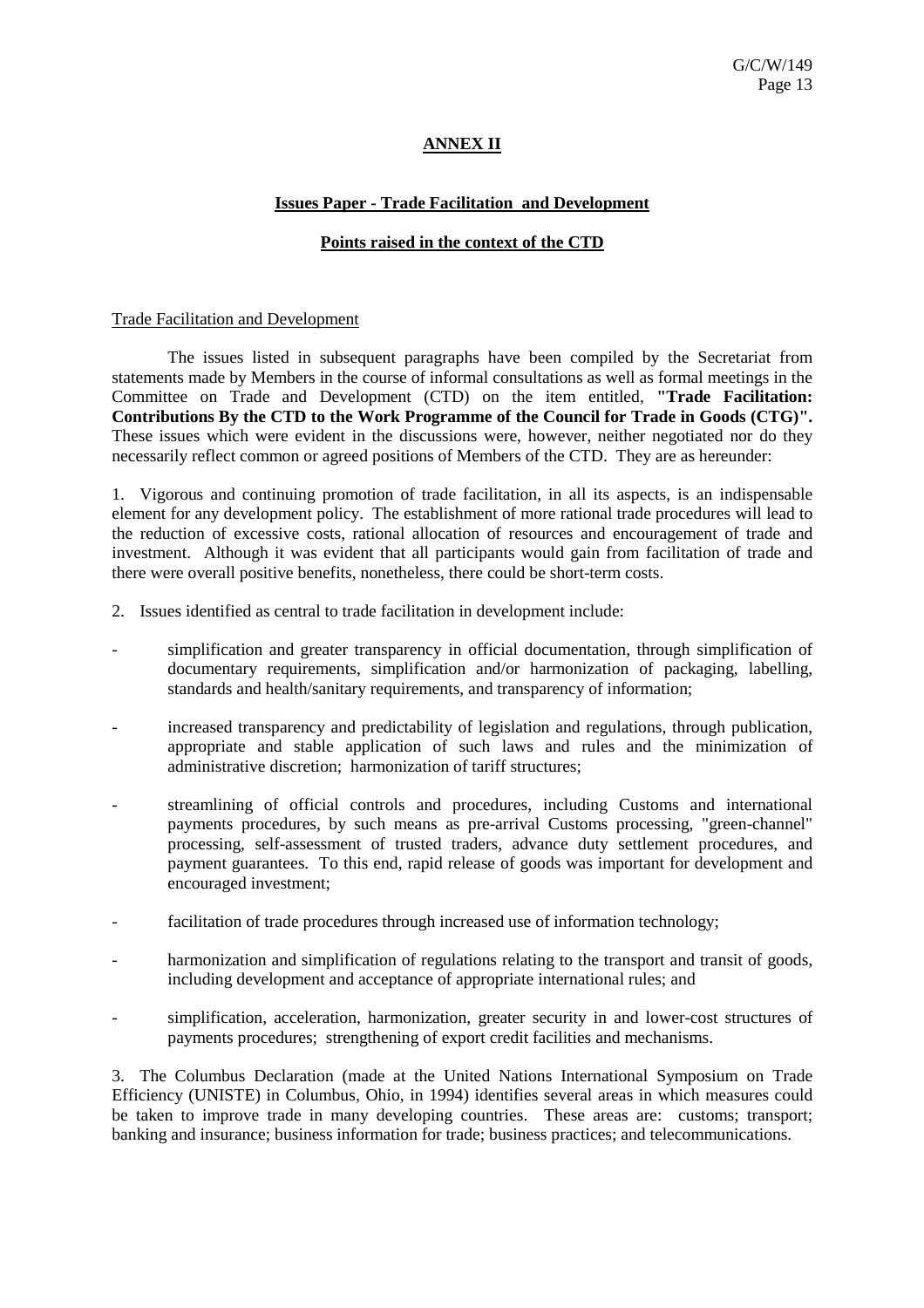4. Trade should take advantage of new technologies to achieve simplification, standardization, and harmonization of operations, documentation and practices. Automation and electronic means of delivery are important and strongly connected and complementary to trade facilitation.

5. The need for technical assistance in many of these areas is recognized, as is the work that is carried out by a number of intergovernmental or business-related organizations.

6. Trade facilitation is a win-win situation and a factor in economic development.

7. Nonetheless, import and export procedures serve functions of social importance. These include the control of socially illicit or intellectual property rights infringing goods at the border or to ensure citizens safety. The objective, therefore, would be to strike a balance between attaining accelerated import/export procedures, on the one hand, and at the same securing important social functions, on the other.

#### National Trade Facilitation Committees

8. Due to the diversity amongst countries, it is necessary in each country to begin by identifying key issues in trade facilitation. In this connection, National Trade Facilitation Committees may be important as fora for identifying issues, exchanging views, searching for solutions, and raising awareness on trade facilitation-related issues. Several considered that this identification of key issues required emphasis and further analysis as did National Trade Facilitation Committees.

9. National Trade Facilitation Committees (sometimes referred to as National Trade Facilitation and Transport Committees (NTTFC)) may serve to bring together all the key parties and interests in international trade, including users and providers of services in the public and private sectors. Such fora might thus include the ministries of trade, finance, transport and national planning, as well as transport operators, banks, insurance companies, customs, etc.

#### The Private Sector

10. Trade facilitation requires synergy between the public and the private sectors, particularly in the fields of transport, trade, finance and customs. Trade facilitation needs to support private initiatives. Conversely, the private sector needs to support trade facilitation.

11. The development of electronic trade and payments facilities may have important effects on trade facilitation in developing countries.

#### International Cooperation

12. A variety of views were expressed on the need to supplement rules on trade facilitation. While some felt that there was a need for explicit WTO rules on trade facilitation, others were yet to be convinced of the need for rules in this area, citing the second bullet of paragraph 21 of the Singapore Ministerial Declaration that directed the Council for Trade in Goods to undertake exploratory and analytical work, drawing on the work of other relevant international organizations, on the simplification of trade procedures in order to assess the scope for WTO rules in this area.

13. A need has also been identified for closer cooperation between the WTO and other international agencies operating in the field, including UNCTAD, UNECE, WCO, the IMF and the World Bank. There is overlap and duplication in some trade facilitation activities of international agencies and the need for a more integrated structure of coordination that identifies more clearly the work that can be undertaken by each organization, including the WTO.